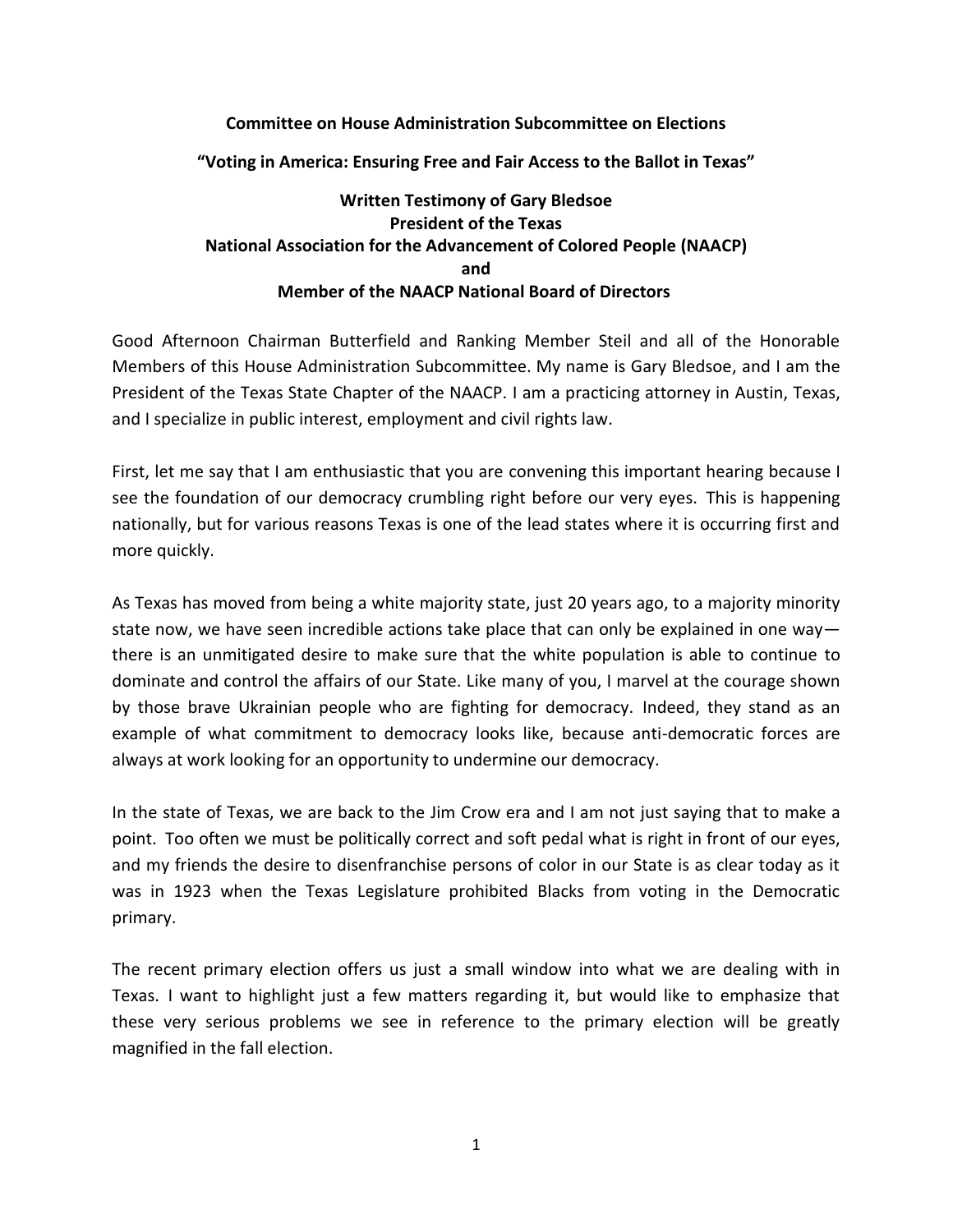I will begin with addressing mail-in ballots. There were serious problems with the actual execution of the ballot once you went through the new hoops that are required to obtain one. The State now requires you to provide private information to obtain a mail-in ballot. In your application, for a mail-in ballot, you are required to provide either the last four numbers of your social security number or the number of your Texas driver's license, Texas identification card or election certificate card. You are required to use the same one you utilized to register and vote. This can be a problem - as we see from Pam Johnson Gaskin, a member of the Board of the Texas League of Women Voters, an outstanding nonpartisan group that is quite vigilant in trying to protect voting rights. Ms. Gaskin submitted her request for a mail-in ballot, but did not use the same one she used 46 years earlier when she first registered to vote. She wrote to me and complained about how complicated and unnecessary this process was. I am including, with my testimony, several links to articles discussing Ms. Gaskin's travails. As she noted on one of the television programs, she has a degree in English from the University of Texas so she understands the English language very well, but the process is just so unnecessarily complicated. Some of the election officials, and at least one of the political parties, are telling individuals to simply include both; however we have great concerns about identity issues if one does this even though this may be the most viable option to ensure that you obtain a mail-in ballot.

An example to recall is the Kobach Commission – where an unstructured group working with the Trump Administration sought private voting information from our Secretary of State. Along with our friends from the League of Women Voters, we sued the State over this and the Commission was ultimately disbanded, but not before information was provided to the group. When you provide information to individuals that include such private and personal information you are really putting people in harm's way. The Kobach Commission did not have any State means of providing protection or security, so we clearly have valid concerns with this, and if it were to get in the wrong hands. As we have so many military officials in Texas, one can only shudder to think what this kind of private and personal information this could provide to our enemies. Remember, that one of the States said to be successfully hacked by the Russians in 2016 was indeed the State of Texas.

The New York Times reports that about 30 percent of mail-in ballots were rejected from the recent March 1, 2022 primary election. We have assembled a few reports obtained from Ms. Gaskin, and some others to clearly illustrate the problem, where you can see the large number of ballots that were actually not counted. You can also see another number we need to talk about – I reference Exhibit A.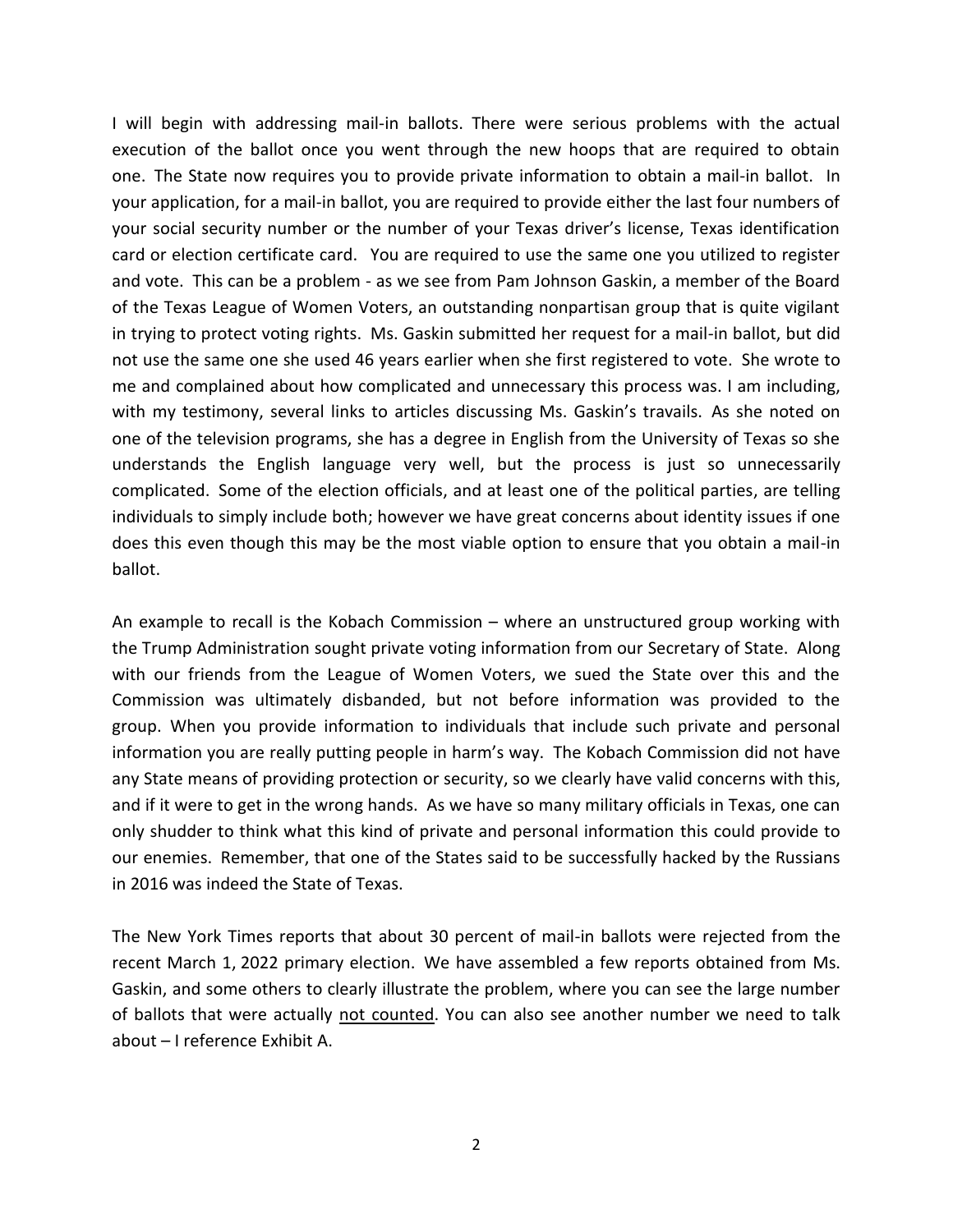There are a large number of voters who started out to vote by mail-in ballot, but apparently changed their mind or gave up, and many of them did not ultimately cast a vote. Bexar County is one County that seemed to have a high number of voters who gave up. I am attaching a copy of a statement from a member of the McLennan County Early Voting Ballot Board (EVBB) Signature Verification Committee discussing problems associated with this process and they are numerous – I reference Exhibit B.

This new mail-in ballot procedure will cause great harm to elderly and minority voters around the State of Texas. As stated above, an individual must include their driver's license number or the last 4 digits of their social security number to make the request, and then they will review one's registration, signature and whether this number was the same number utilized when the voter registered. Essentially, what this means is that voters who registered many years ago, or who are elderly and may not remember what number they used, these voters will be greatly disadvantaged.

Further, if your first request is rejected you must hope that you started early enough and that you received due notice that there was a deficiency of some kind. In order to avoid this hassle, many in both political parties are saying to simply put both items down. I really worry about the sensitivity of putting such private information on these documents when I feel there is reason to be concerned that this information could be abused, provided to the wrong people, accessed by enemies or simply one's identity might be increasingly likely to get stolen. Requiring individuals to take such risks just to vote no doubt has a chilling effect on them, and impacts whether they are likely to exercise their right to receive and case a vote. Our NAACP Units have been made aware of individuals who have been disqualified because of issues with their signatures as well – even though their signatures were genuine and valid.

Once you obtain the ballot, there are further problems with the multi-flap envelope, the small handwriting making instructions difficult to see coupled with the seemingly hidden information in the flap requiring you to once again affix private information.

Because of the mail-in voter problems and the loss of election workers, which caused poll closures around the State, we joined with the Texas Legislative Black Caucus and sent a communication to the Texas Secretary of State asking for corrective action and information – however, we have not heard back. The Secretary of State has not responded to our substantive requests for action or dialogue, but has responded to our information request as a request for public information.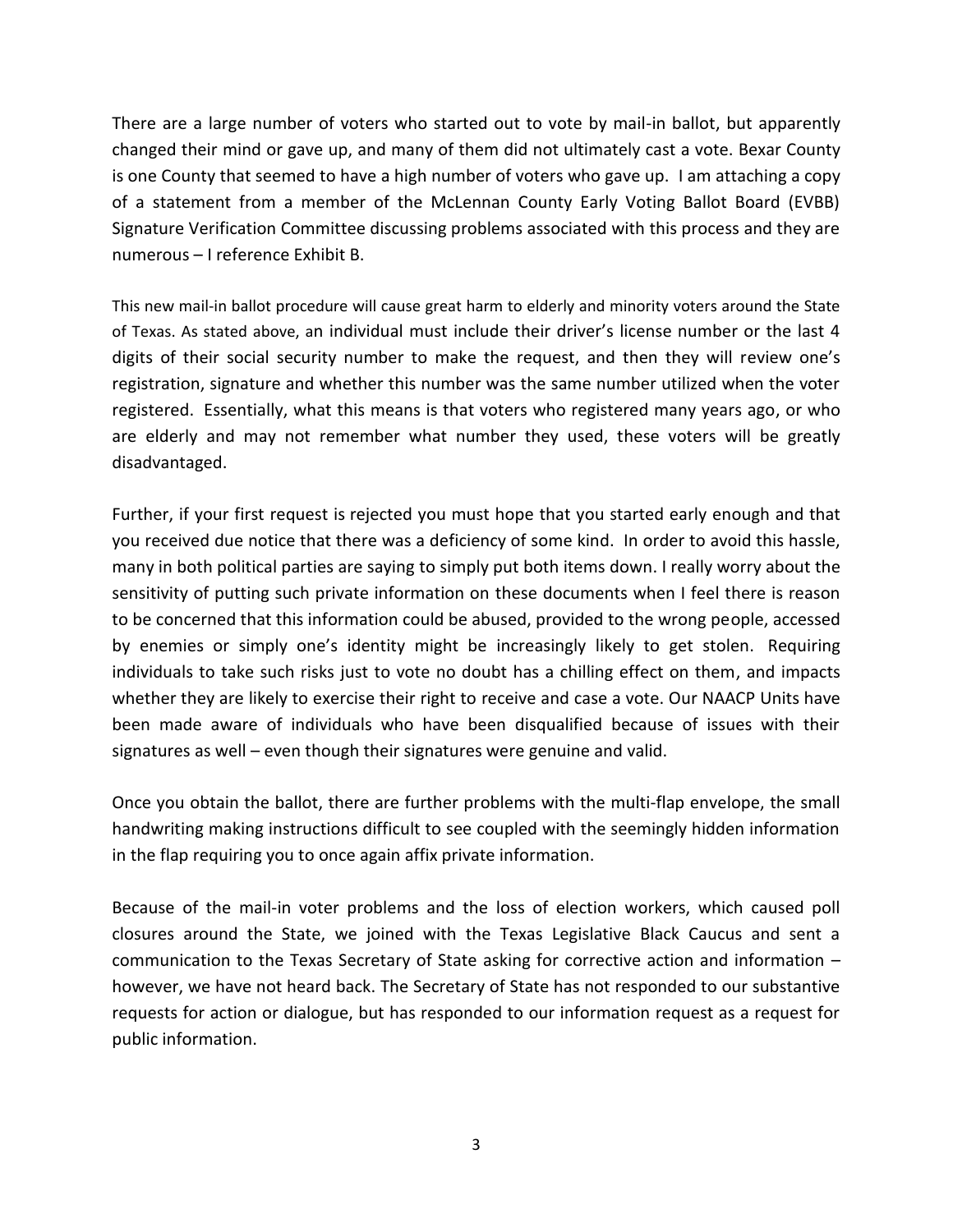Texas uses voter intimidation in the same way they did years ago with Jim Crow. They may not be beating people with billy clubs or hosing them down with powerful water hoses, but they are indicting individuals, who in my opinion, should not have been charged with crimes – or simply making many public pronouncements that they will possibly indict people if they attempt to vote or execute a reasonable impediment affidavit that has a mistake in it.

For example, I only need to mention the cases of Crystal Mason and Hervis Rogers, to name just a couple, or ask you to take a look at the public pronouncements made by the Attorney General when Judge Ramos ordered the use of reasonable impediment affidavits so that Texas could use its voter identification law in 2018. The Attorney General was not the only person making such threats. Understanding this kind of background, and how the Election Integrity of the Texas Attorney General has somehow come to prosecute mostly Black and Brown people, many election officials are reasonable when they decided that the numerous new criminal provisions in SB1 that target elected officials is a reason for them to consider not continuing as election officials.

As an aside, I must raise concerns about our justice system because we have one individual who was on parole and believed she could vote and then cast a vote that was not counted, but she nonetheless was indicted for an intentional crime. The same is true for Hervis Rogers, who thought he could vote and even gave television interviews because he was the last voter in the 2020 primary election voting at a voting site and had stood in line for something like 8 hours. It seems odd that an individual would knowingly commit a crime and then give an interview to national news outlets. However, these kinds of prosecutions strike fear into the hearts of minority voters, as they are intended to do so. I saw on the news a similar matter occurring up in Nashville where a voter was indicted for an offense of illegal voter registration even when her probation officer and state authorities had supported her application—some of which was even in writing to support her application. This is becoming a national trend as they seek to suppress minority voters.

Many election officials grow up and reside in communities where they work, and as a result, they come to know and love the people who live there. They have been vigilant in the past in protecting honest and sincere people who have been targeted by right wing extreme poll watcher groups or poll watchers. They have made it possible for people to vote despite the intimidation that many voters encounter from these groups or individuals. If you just look at the Common Cause video that was provided to the Houston Chronicle regarding a Republican Poll Watcher Training for Harris County, you can see how individuals get all wired up and are ready to go when they go to minority polling sites. The Trainers made comments about how tough people needed to be to go into those areas, and they used military terms to refer to how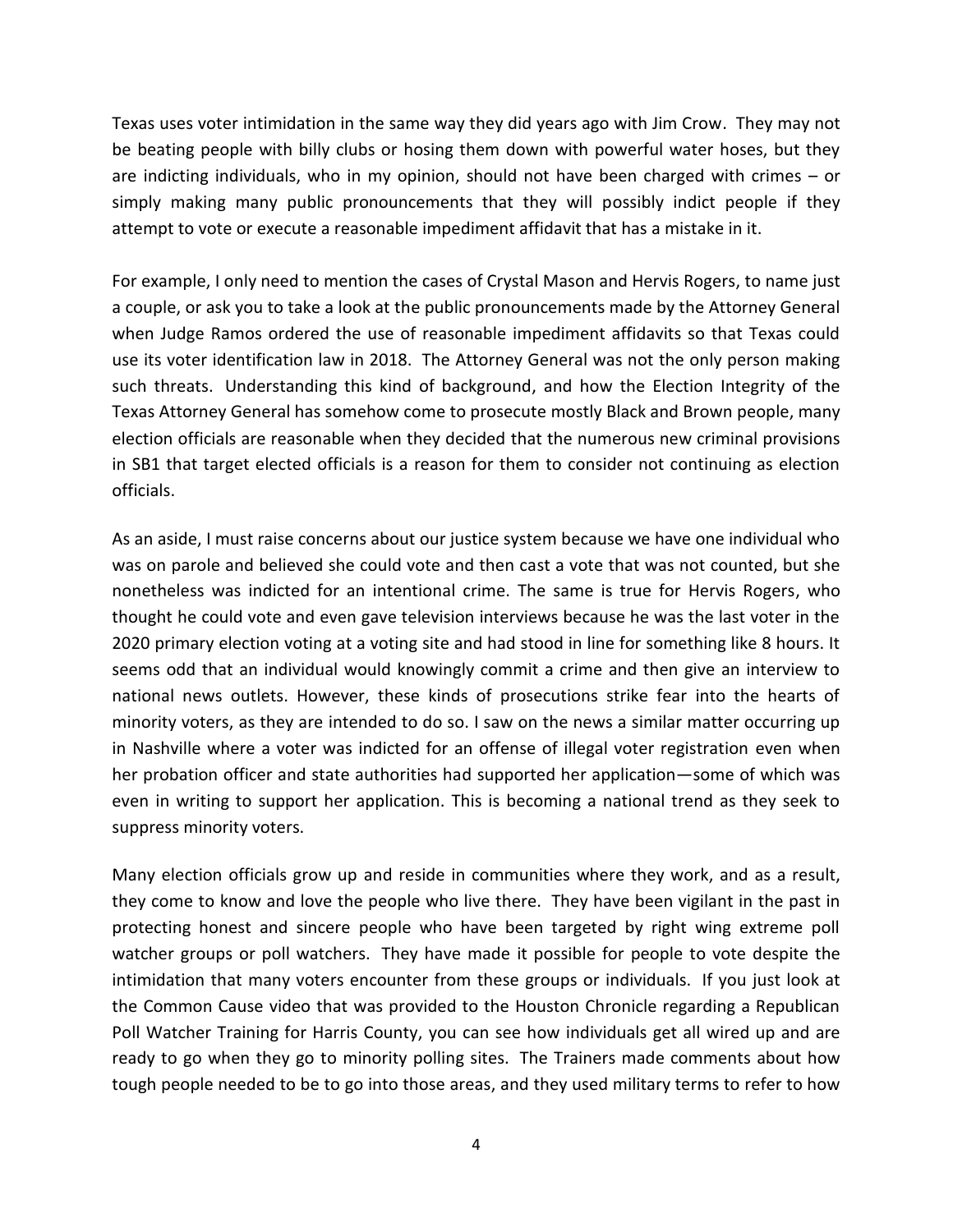they should consider their assignments if they were chosen. As a side note, one of our NAACP Units reported how Republican voters at their polling site were given favorable treatment by the local election officials.

This past election, minority election officials protected voters from Poll Watchers who did not wear masks. At least one such disagreeable Poll Watcher was removed from the precinct. It is our belief, that this incident where a Poll Watcher who refused to wear a mask, and against whom complaints had been made about his belligerence, was actually removed. This provided at least a seed or motivation for the changes in Texas law that now make them "Large and in Charge" at polling sites.

There is no doubt, given this backdrop that we have so many individuals who have decided not to participate in the election process this year. Some of the laws are designed or intended to confuse or trap election workers. One says if there is a custom, practice or procedure that is required by law and you very from it, you have committed a criminal offense. And let's remember the Texas Attorney General, a civil department, has somehow been charged with policing this and they have a secret weapon in the Election Code–an option to take cases to a neighboring county to seek an indictment. That is what authorities did with the African-American female Sheriff of Jefferson County and the African-American voter named Hervis Rogers in Harris County. This means you can go to a neighboring Ccounty and seek an indictment. Let's take Travis County where Austin is as an example of this. The Election Official in Travis County insisted on poll watchers not violating CDC guidelines on social distancing, and because of this she found herself being the subject of a matter brought before a grand jury in a more conservative neighboring county. Debeauvoir was not charged but she is leaving office.

Many polling sites were closed for the March 1st election, reportedly because of the inability to find people to do the work. This means fewer polling sites, or polling sites with persons hostile to those in a particular community acting as election officials. It means more travel time to vote or longer lines at the polls which will reduce voter turnout.

As Texas has moved to not just a majority minority State, but one with a fairly sizable minority population, well over 50 percent, the attacks on voting and freedom have escalated in recent years. The question for the white conservative majority is how do we maintain control in the midst of this growing minority population? The answer is that you design a system so that you are ensured of maintaining control. That was no doubt a motivation by some State Authorities in passing SB1. SB1 is designed to negatively impact the minority vote at every stage of the voting process. It is broad and comprehensive.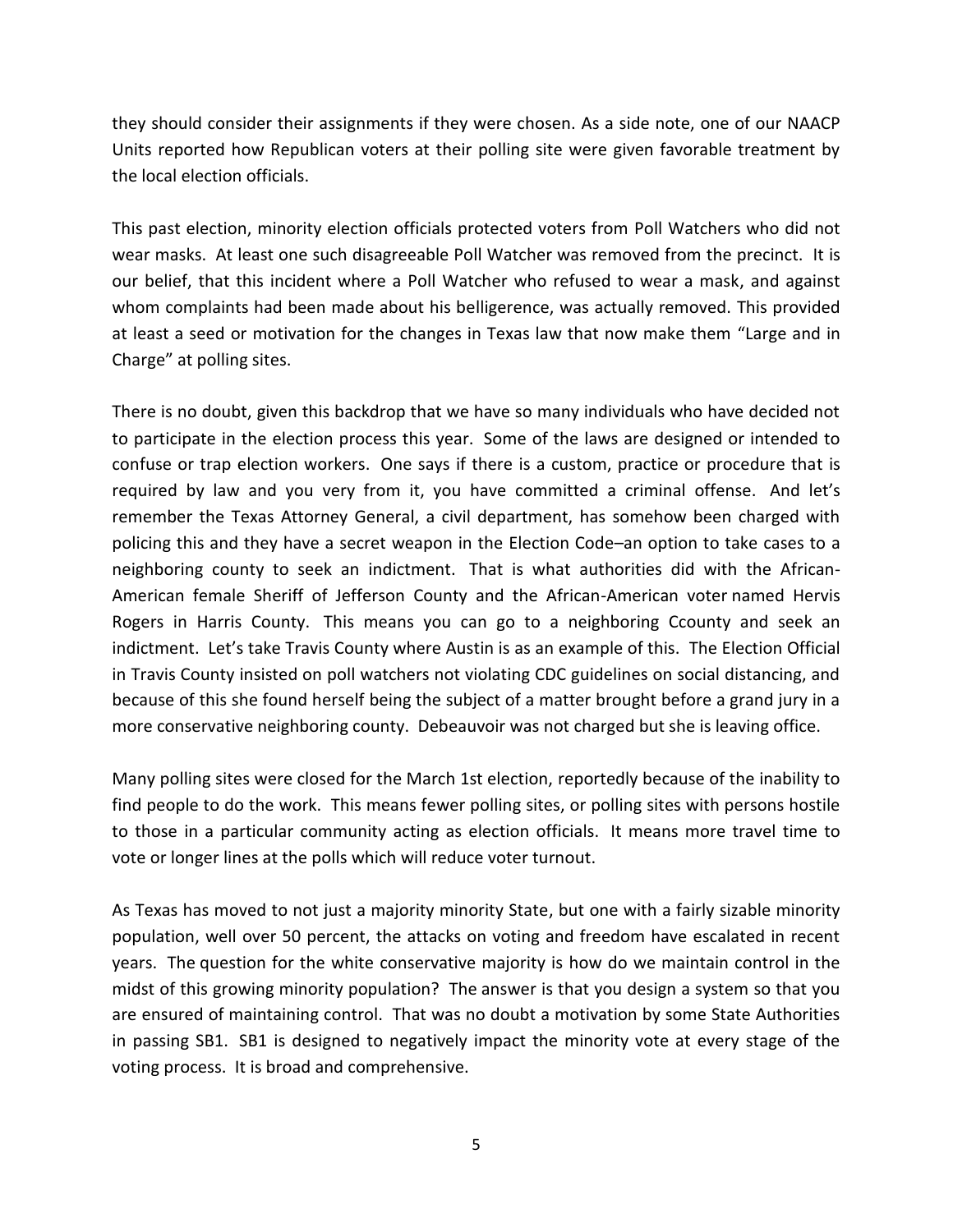Step One - is to try and limit minority voter registration and/or participation. The Texas Attorney General is provided access to more data from County officials and the Department of Public Safety that will enable that office to have a focus on many Texans of color, especially immigrants. Further, with the previous prosecutions of persons such as Crystal Mason and Hervis Rogers, this can be used as an intimidating factor to further stymie registration and participation. And of course we must be concerned about purged voters. Many of our NAACP Units have reported working with individuals who have been purged for some reason or another.

Step Two – is to negatively impact participation in Early Voting and in Mail-in voting. The location of early voting sites is now limited largely by the new State law and the time which they operate has been limited. In the past, there was no limit on what hours a site was required to be open, but now there are limits and the late at night hours or in the early morning hours that have been eliminated will negatively impact minority voters. We discussed, the new quagmire of mail-in balloting, with a large percentage of our population having their absentee ballots rejected and a large percentage starting the process who did not finish. Some of them turned in their mail-in ballots and voted in-person, but most for other unexplained reasons.

Step Three – is designed to Thwart Election Turnout and Participation on Election Day. Intimidating provisions are designed not to prevent corrupt election practices, but to undermine regular and traditional community groups from effectively engaging in the electoral or political process. "Gotcha Laws" have been passed that are labelled as Vote Harvest Laws that are so broad and vague that they are intended to ensnare honest and sincere people who simply are out to help someone get elected - people that they know and like through church or some other organization. It is draconian. Also, this is where hate poll watchers are large and in charge and can now simply act on their hatred and bigotry to disrupt minority polling places, and the election officials are given the absurd remedy of getting an injunction or mandamus. How many people would be hurt by the time that might get done if the election official is even able to do this? And if that poll watcher says the official was wrong, what happens when the poll watcher goes to the neighboring county to try and indict that official.

There are so many laws that require Good Samaritans to sign forms, some that might pit them against the person they decided to help, forms for voters to sign, identification requirements that are unreasonable or many others. And we cannot forget the new order in the polling places that means poll watchers cannot only invade your space and not wear a mask, but because they have to be close enough to see or hear what the voter is doing the voter will have no dignity or privacy. Though many contend this does not give them the right to see how someone votes, I don't see how it could not provide poll watchers with private health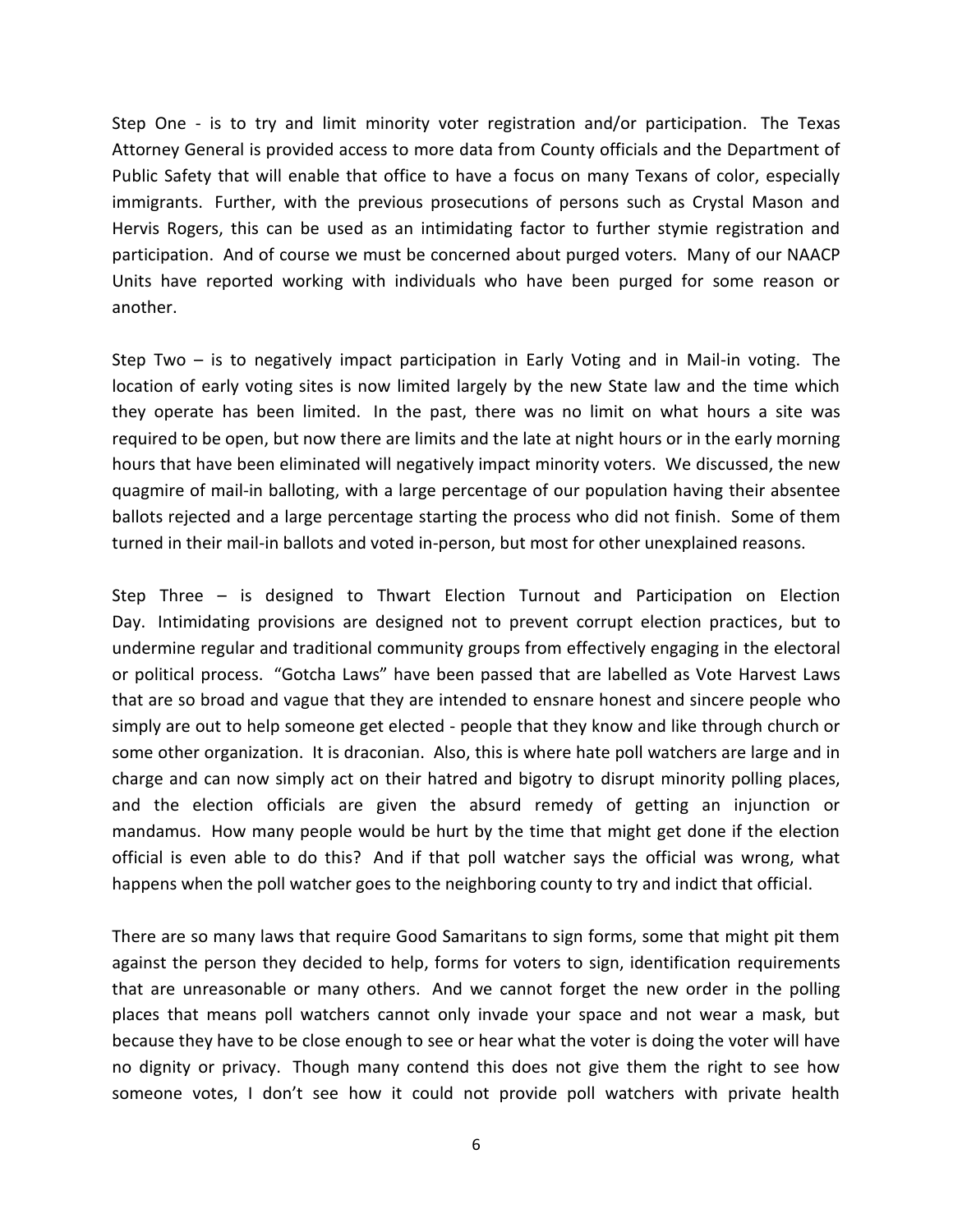information or vote casting information from voters. The voter has been reduced to a "thing" without emotions or feelings. These wired up poll watchers invade our communities as if they were an occupying force. Lines will be longer and there is no guarantee that friendly people will be there to greet you or even that you can vote in reasonable proximity to your residence.

Step Four – is about the vote counting. It integrates poll watchers through most of this process and provides more opportunities to disqualify votes because of the time that ballots arrive, alleged signature issues or election identification issues. It creates a new cause of action for a lawsuit, enabling just about anyone to decide their rights involving a candidate when violated by some action in the other campaign and file an action against the candidate or others associated with the opposing campaign. It is really an outrageous law intended to discourage good and competent people from seeking public office.

Thank you, for the invitation and opportunity to present testimony. I look forward to your questions.